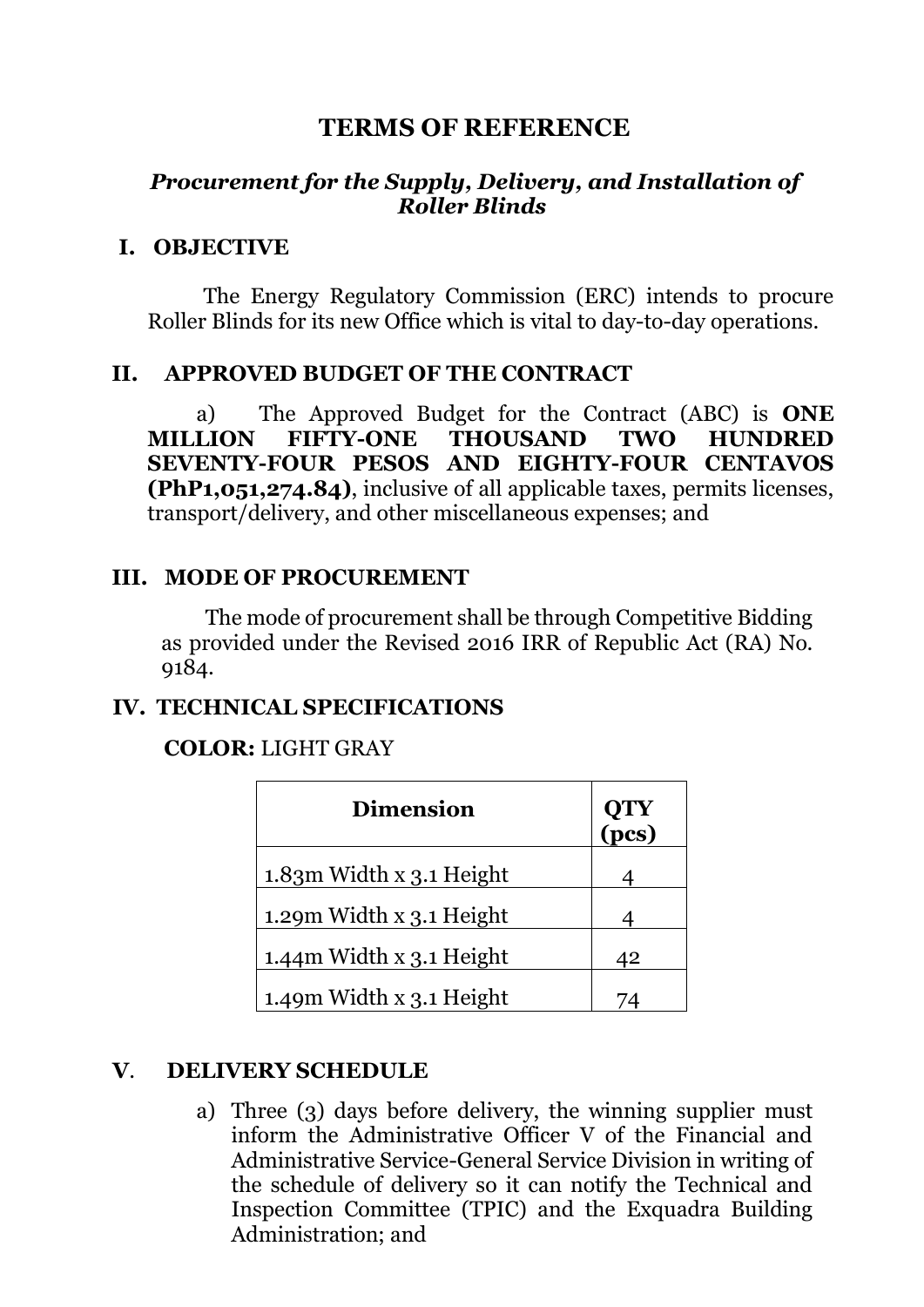b) The winning supplier must deliver the item/s not more than thirty (30) calendar days after receipt of the Notice to Proceed. All furniture and fixtures must be delivered to Exquadra Building, Pasig City.

## VI. **ASSEMBLY, TESTING, and ACCEPTANCE**

- a) Within five (five) days after delivery, the winning bidder must assemble Roller Blinds to determine their functionality and compliance with the specifications. This must be done in the presence of TPIC and representative/s from the end-user; and
- b) All deliverables shall be checked by the TPIC and must comply with the winning supplier before the final acceptance of the items.

## VII. **DOCUMENTATION and WARRANTY**

- a) On the day of the delivery, the winning supplier must provide the Warranty Certificate covering the Roller Blinds delivered;
- b) The Roller Blinds must be covered by the warranty on parts and service for one (1) year; and
- c) The warranty period shall commence upon acceptance of the goods/items.

### VIII. **BIDDER'S QUALIFICATION**

- a) Bidders must be in the business of manufacturing or supply/delivery of Roller Blinds for at least three (3) years; and
- b) Bidders must have completed two (2) similar projects in the last three (3) years.

# **VII. PAYMENT**

Full payment upon 100% full completion, delivery, and ERC acceptance. All payments shall be subject to existing accounting and auditing rules and regulations applicable.